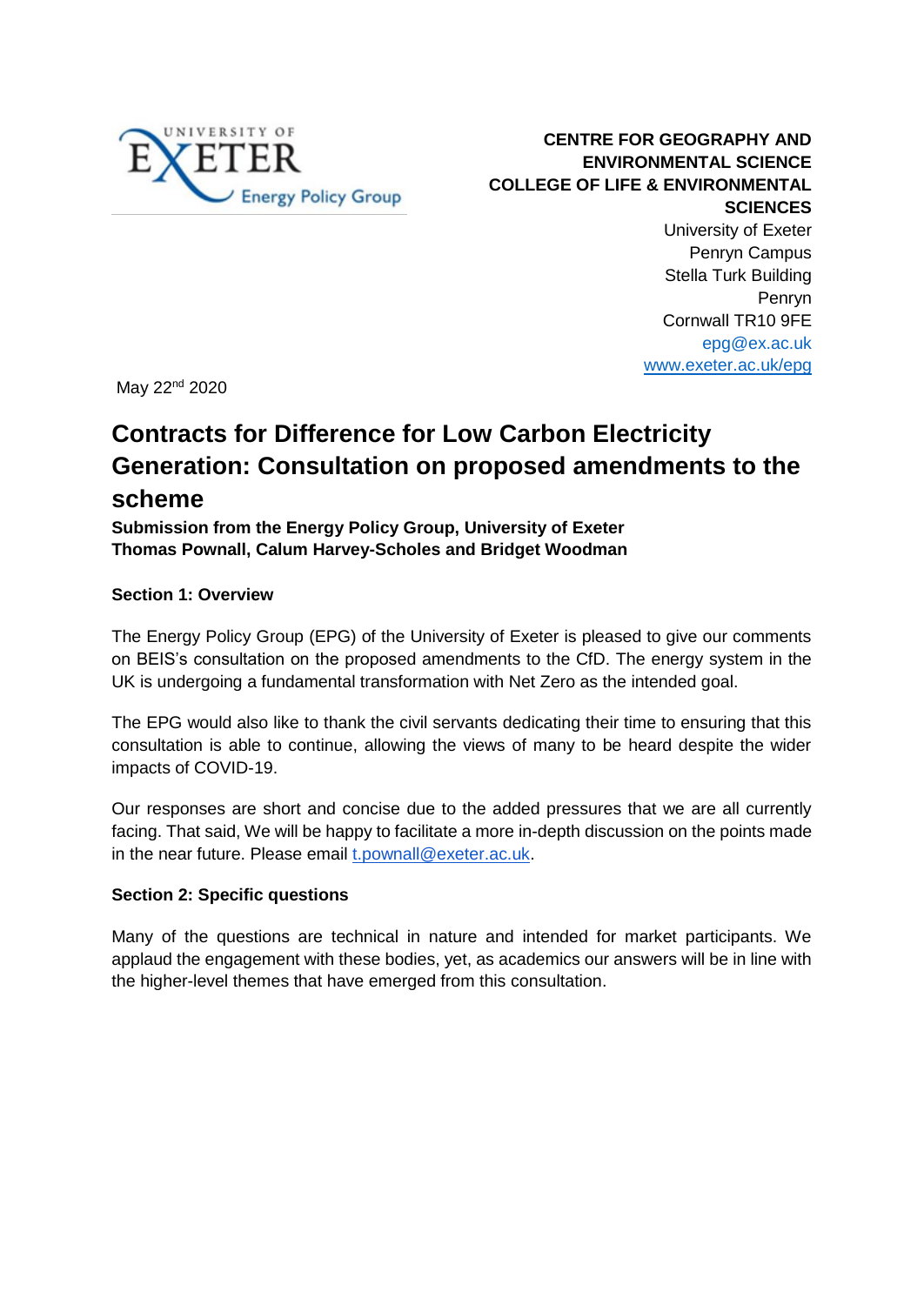# **Community support**

1. How can the government better ensure that the local impacts and benefits of

renewable energy developments are taken into account across the whole of GB?

#### 2. What exemplifies 'best practice' when it comes to engaging with and supporting local

communities on renewable energy developments? Examples of specific projects

and/or developers would be welcomed.

We feel that it is important that community engagement be at the heart of energy developments, communities should be part of decision-making. Therefore the process of community engagement should begin at the stage of scoping out the project, well in advance of the bid into the CfD auction. Our IGov project studied how people should be far more engaged in our energy system, at every level<sup>1</sup>.

We would also recommend the Centre for Sustainable Energy's Best Practice guidance for community engagement<sup>2</sup> which has been applied to future energy projects<sup>3</sup>.

3. How should the government update the existing community benefits and engagement

guidance for onshore wind to reflect developments in best practice for engagement

between developers and local communities?

#### 4. Should the Government consider creating a register of renewable energy

developments in England that lists available projects and associated community

benefits?

We think that this would be a valuable resource.

### **Pot structure**

5. The government welcomes views on whether, compared to maintaining the existing

<sup>-</sup><sup>1</sup> [http://projects.exeter.ac.uk/igov/new-thinking-local-energy-multi-level-change-and](http://projects.exeter.ac.uk/igov/new-thinking-local-energy-multi-level-change-and-governance/)[governance/](http://projects.exeter.ac.uk/igov/new-thinking-local-energy-multi-level-change-and-governance/)

<sup>&</sup>lt;sup>2</sup> <https://www.cse.org.uk/local-energy/download/best-practice-in-community-engagement-projects-378>

<sup>3</sup> <https://www.cse.org.uk/projects/view/1315>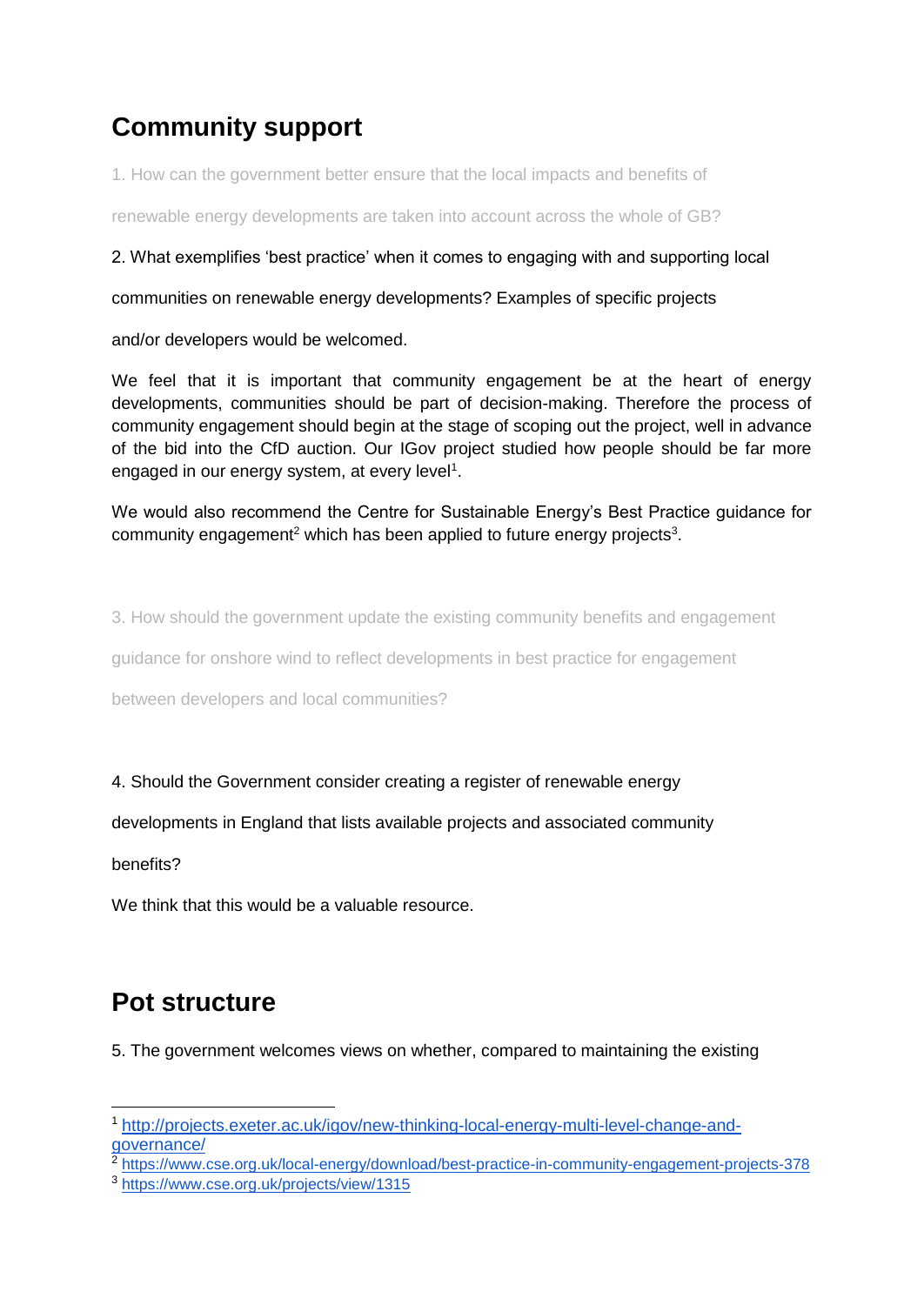two pot structure, the proposed option of introducing a new Pot 3 for offshore wind is

an effective means of ensuring value for money and achieving our decarbonisation and

other objectives in the long term. We welcome the submission of supplementary

evidence to support views on this.

Offshore wind can no longer be considered a 'less established technology'. We agree with the consultation that placing offshore wind into Pot 1 would reduce the scope of this technology receiving a CfD due to competition from cheaper technologies.

Therefore, placing offshore wind into a separate Pot would increase the diversity pool of technologies which receive a CfD and contribute to the Net Zero goals.

This diversity is required as it allows the UK's energy supply to be based on multiple technologies which are dependent on different environmental conditions. Without this diversity the UK energy supply may be heavily influenced by a single environmental condition e.g. wind.

Furthermore, sizeable reductions in the clearing price of offshore wind have been recognised as a product of competition within the CfD auctions. Therefore, to place this technology in a Pot by itself may further increase the competition between interested parties and lead to a continued decrease in their clearing price.

However, there needs to be caution over how liquid this new Pot will be and whether there will be sufficient competition to drive down the clearing price; especially as offshore wind would no longer be competing against other Pot 2 technologies. It would be wise to trial the individual Pot for offshore wind to ensure that competition results in a decreased clearing price.

We also agree that the removal of offshore wind from Pot 2 would provide a route to market for technologies which are currently less established, allowing them to reach market maturity without being undercut at auction from these offshore wind technologies. We believe that this in turn would provide a more diverse range of zero-carbon technologies to meet GB demand.

6. The government welcomes views on whether the proposed options are an effective

means of bringing forward a greater diversity of low carbon electricity generation.

#### 7. The government welcomes views on whether there are alternative approaches to be

considered in light of net zero.

Within the GB energy system, location on the network should become an increasingly important consideration in the deployment of technologies and the CfDs should reflect this in their funding allocations.

A clear example of why measures need to be taken to reflect the geographical characteristics on the network are the large constraint payments within the UK. The cost of constraining generation due to insufficient grid capacity has risen significantly over the past decade and this trend is forecast to continue; Analysis by LCP predicts that the cost of constraints on the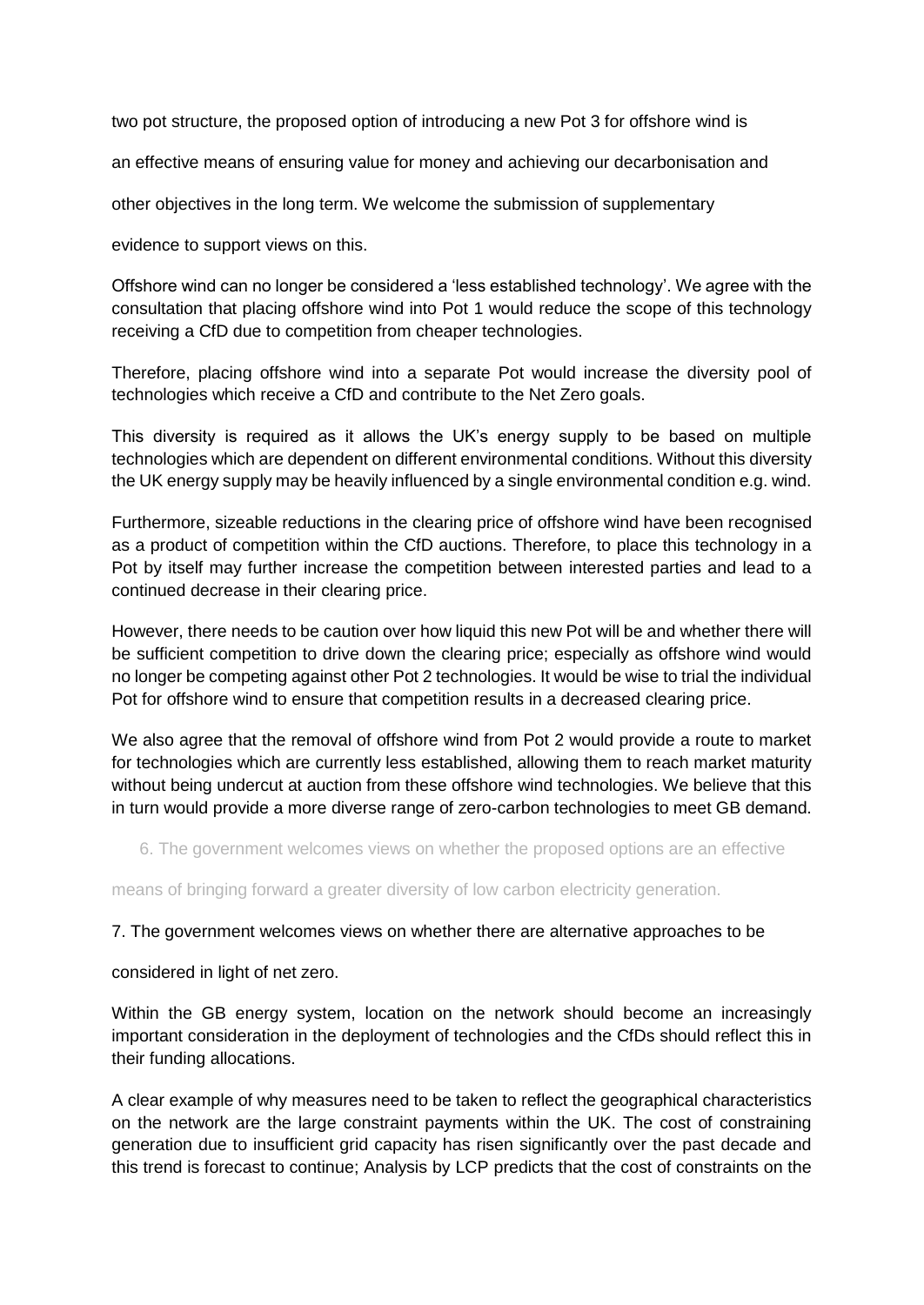England-Scotland border alone will surpass £1 billion p.a. by 2026<sup>4</sup>, a cost which will ultimately be passed through to the end consumer.

This is neither fair to consumers, nor the environment. These constraint payments reflect 'wasted' green energy which often requires a gas turbine plant south of the constraint to turn up their output, placing unnecessary carbon into the energy system.

A suggestion to counter this may be that whilst technologies remain within their respective Pot, different regions on the network would be allocated different levels of funding. For example, an onshore wind turbine located in a relatively unconstrained part of the network would be able to receive a higher CfD than on based in Scotland due to the high level of constraint hours that this onshore windfarm would face when exporting.

We recognise that this proposal requires increased attention and we will be happy to facilitate a conversation in due course. However, it is key that the characteristics of the network are taken into account when deciding where a new build should be located.

We also urge government to consider the creation of an additional Pot dedicated to the variable renewable technologies which are less than 5MWs in capacity. Decentralised technologies have already played a paramount role in the move towards Net Zero. By the end of 2019, there were over 1.01 million small scale installations (less than 5MW) representing 14% of the total renewable capacity<sup>5</sup>. However, governmental and regulatory support for these decentralised technologies has diminished in recent years leaving a policy gap for the deployment of these technologies.

The removal of the FiTs and the embedded benefits through Ofgem's TCR are both examples of the benefits of investing in smaller scale technologies being removed. Therefore, there is need for a mechanism to provide increased security for investors to continue the deployment of decentralized technologies which will be required to facilitate Net Zero in an increasingly democratised fashion.

### **Floating offshore wind**

-

8. The government welcomes views on whether the proposed approach is an effective

means of supporting floating offshore wind.

9. The government welcomes views on whether the proposed definition is a suitable

definition of floating offshore wind projects, which should be distinguished from fixed

<sup>4</sup> [https://www.lcp.uk.com/energy/publications/addressing-constraint-management-to-facilitate-future](https://www.lcp.uk.com/energy/publications/addressing-constraint-management-to-facilitate-future-energy-systems/)[energy-systems/](https://www.lcp.uk.com/energy/publications/addressing-constraint-management-to-facilitate-future-energy-systems/) 5

[https://assets.publishing.service.gov.uk/government/uploads/system/uploads/attachment\\_data/file/875](https://assets.publishing.service.gov.uk/government/uploads/system/uploads/attachment_data/file/875410/Renewables_Q4_2019.pdf) [410/Renewables\\_Q4\\_2019.pdf](https://assets.publishing.service.gov.uk/government/uploads/system/uploads/attachment_data/file/875410/Renewables_Q4_2019.pdf)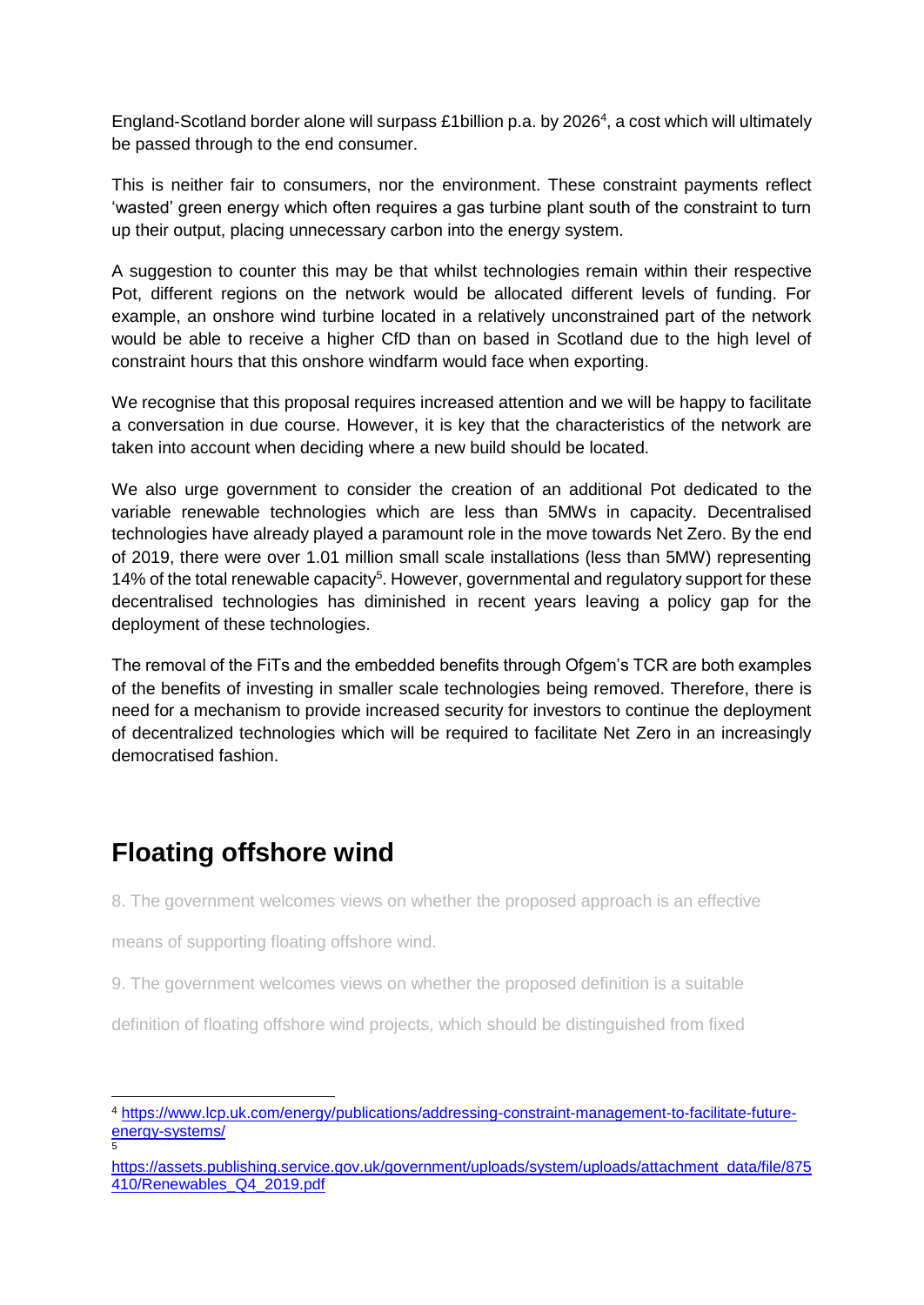bottom offshore wind, and what evidence prospective generators should be asked to supply in order to demonstrate that they have the required characteristics.

10. The government welcomes views and evidence on any potential wider benefits or disadvantages that floating offshore wind may bring to the UK, in particular in respect of wider system impacts.

11. The government welcomes views on the need to deploy floating offshore wind at scale through the 2030s to meet net zero, and what trajectories for deployment and cost reduction are realistic and feasible, both globally and in the UK.

12. What further amendments to the CfD allocation process could be necessary to facilitate floating offshore wind technologies?

13. Are there additional measures to support for pre-commercial deployment and cost reduction which would be more effective than the CfD, or which could enhance the effectiveness of the measures under the CfD?

### **Extending delivery years**

14. Should the government amend the Contracts for Difference (Allocation) Regulations 2014 in order to extend the delivery years specified in those regulations to the 31st March 2030?

## **Supply chain plans**

15. The government welcomes views on whether the Supply Chain Plan process for all technologies should be more closely aligned with the Industrial Strategy, for example with criteria headings to reflect a focus on competition, innovation, people and skills, infrastructure, and regional growth, and within this what other measures the government could adopt and consider to support its objectives, for example, in offshore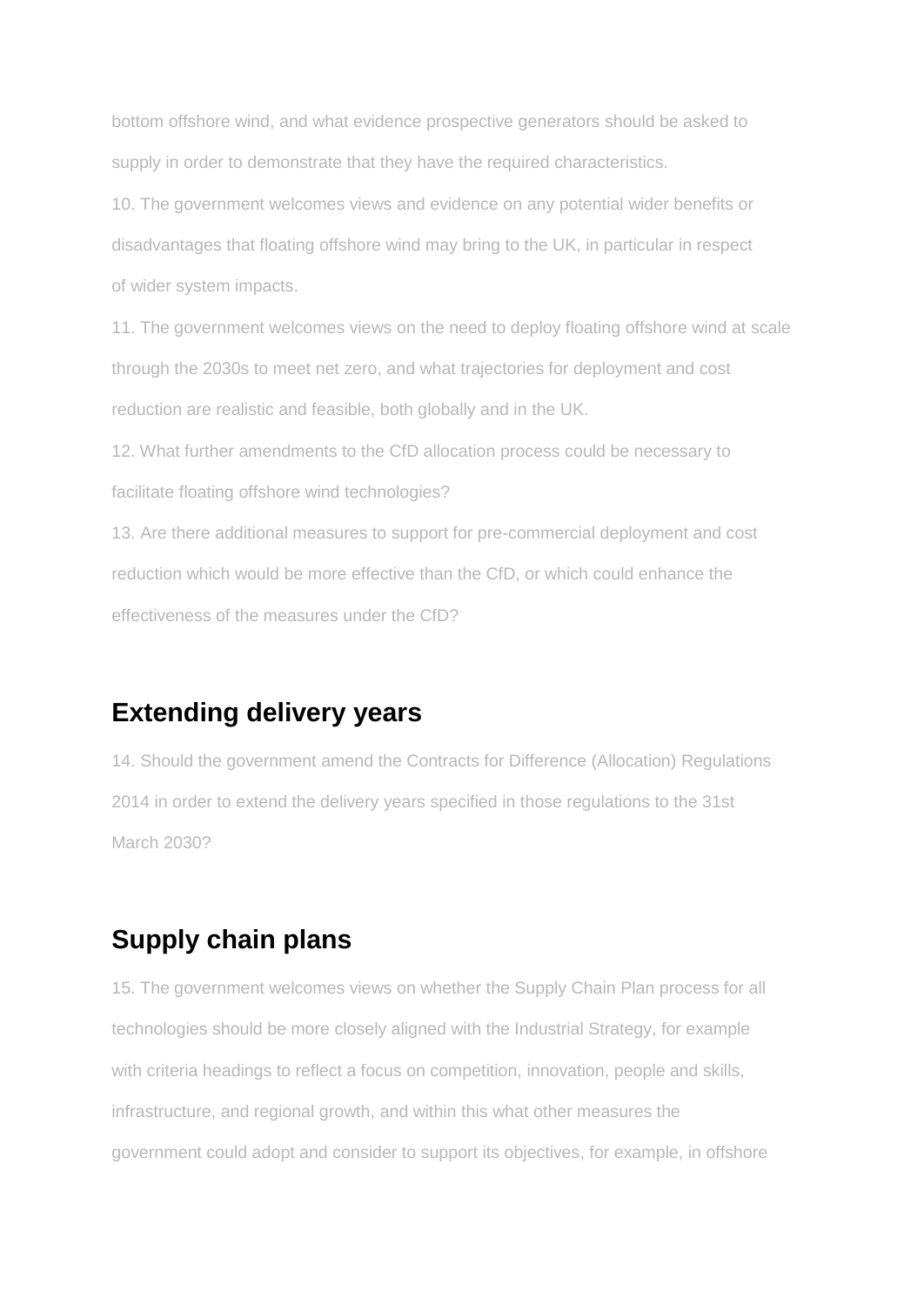wind, the Offshore Wind Sector Deal.

16. The government welcomes views on strengthening the powers to fail SCPs on the basis that the Applicant has not demonstrated compliance with a past SCP.

17. The government welcomes views on whether requiring an updated SCP at a later stage after a CfD is awarded, for example at FID or after MDD, when major contracts would have been awarded would deliver more focused and deliverable commitments. 18. The government welcomes views on the current compliance process for SCPs for failure to implement an approved SCP. Is it sufficient and if not, what other potential compliance options could be considered, for example by linking non-compliance to CfD payments?

19. The government welcomes views on any impact of reducing the threshold limit for the submission of a Supply Chain Plan to capture offshore wind extension projects (which were not envisaged when the policy was first drafted) and to reflect that projects below 300MW will also have a material impact on supply chains and if so, what the limit should be.

20. The government is committed to achieving net zero by 2050 and how it could encourage the growth of sustainable, efficient supply chains through consideration of the carbon footprint of supply chains. We welcome views on how the industry takes account of the carbon footprint of their supply chains. What methodologies are being used or could be developed to take greater account of the carbon intensity of supply chains when considering Supply Chain Plans.

### **Coal-to-biomass conversions**

21. Views are welcomed on the proposal to exclude new biomass conversions from future CfD allocation rounds, on the likely impact of this approach, and on any alternative approaches.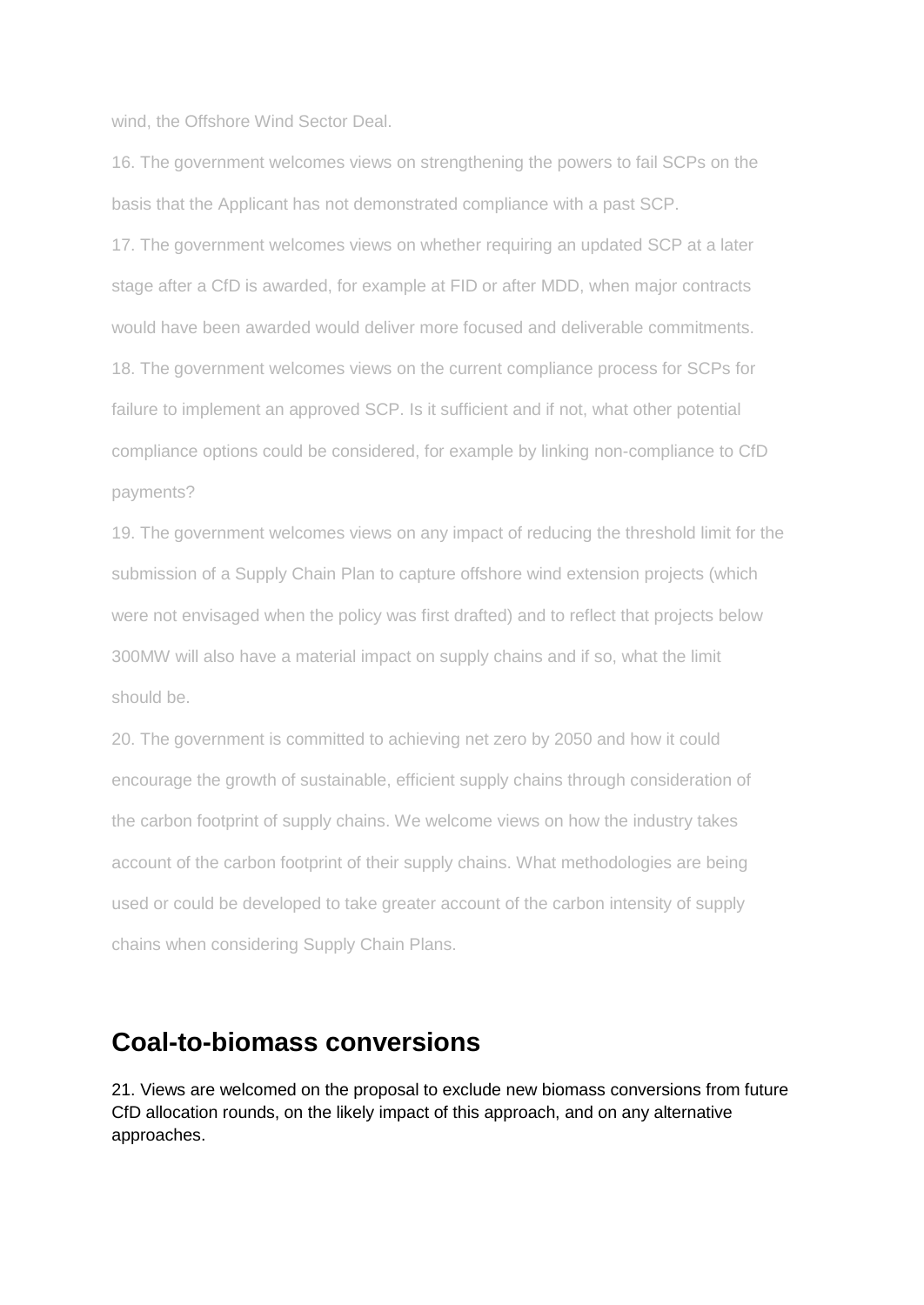Support the rationale that emission from biomass should be considered in light of the carbon intensity of the electricity on the grid, as opposed to the emissions sourced from coal use. We also support the exclusion of new coal to biomass conversions from future CfD allocation rounds.

### **Decommissioning plans**

22. The government welcomes views on how best to link the OREI decommissioning regime with the CfD scheme to ensure that offshore renewable projects that are party to a CfD fully comply with their obligations under the Energy Act 2004.

## **Administrative strike prices**

23. The government welcomes views on how we might change our approach to administrative strike prices to ensure value for money in future.

## **Non-delivery disincentive**

24. The government welcomes views on extending the exclusion period for sites excluded under the Non-Delivery Disincentive, including on whether 36 months is a suitable period, or a longer period is needed.

25. The government welcomes views on whether different forms of disincentive are needed for technologies at different levels of development and on what basis such differentiation might work most effectively.

26. The government welcomes views on the advantages and disadvantages of introducing a new requirement for a bid bond where applicants provide a deposit, either by cash payment, bank guarantee or letter of credit.

27. The government welcomes views on whether a bid bond would be practical for smaller projects. If difficulties are foreseen, what are they, what mitigation might apply and in respect of what size of project?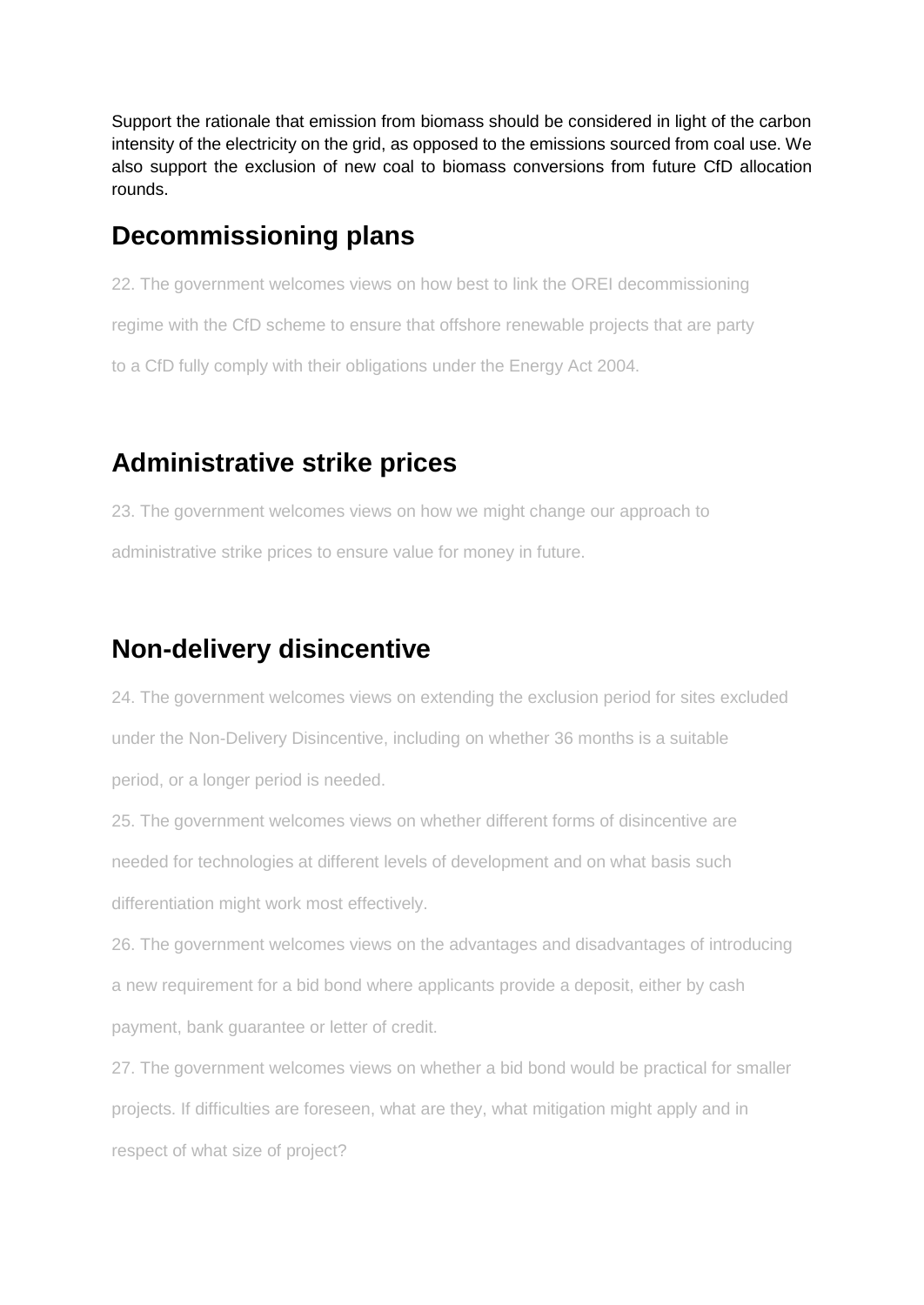28. The government welcomes views on what a suitable level for a bid bond would be: would £10,000 per MW be effective and practical? 29. The government welcomes views on alternative approaches to the Non-Delivery

Disincentive and how they might work in practice.

## **Technical changes to future rounds**

The government welcomes views on:

30. Whether you agree the government should introduce the flexibility to apply any capacity cap, maxima and minima as either a soft or hard constraint, set on a round by round basis?

31. The type of soft constraint (including those proposed) that could be deployed in future allocation rounds;

32. And any further evidence on benefits and disadvantages of a soft capacity cap constraint.

## **Storage**

33. What storage solutions could generators wish to co-locate with CfD projects over the

lifetime of the CfD contract?

34. What, if any, barriers are there to co-location of electricity storage with CfD projects?

#### 35. What, if anything, could be changed in the CfD scheme to facilitate the co-location of

#### storage with CfD projects?

Allow the storage unit to access and arbitrage on the wholesale market price, not just from the excess generation of the co-located technology. Such a move would provide additional routes, and security, of revenue to the asset owner.

This can be demonstrated with two examples: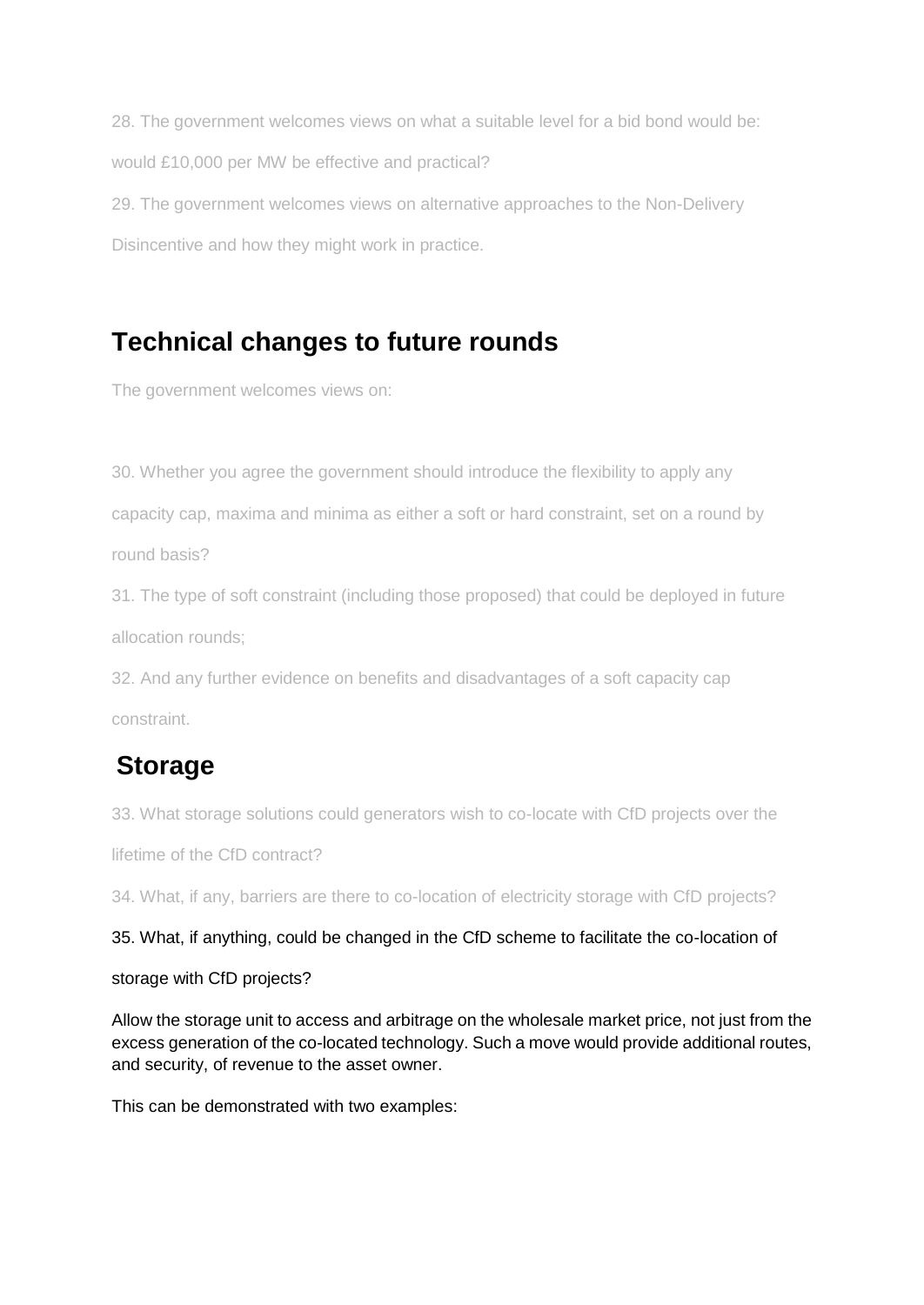Firstly, depending upon construction deadlines if this storage unit was ready to operate before the co-located generating technology there would be scope to earn a revenue through arbitrage on the market prior to the co-located generation coming online.

Secondly, allowing this storage unit to interact with the electricity market would provide security of revenues as this asset could still operate during planned and unplanned maintenance of the co-located generator.

To be excluded from accessing the electricity market reduces the project security and in turn reduces how often this storage unit would be required to operate. This results in an asset which could provide additional grid services being limited to storing excess generation from the co-located technology and not contributing to the additional flexibility required under a Net Zero energy system.

Furthermore, this additional route to market would provide evidence to debt lenders that this project has more scope to return on investment compared to only storing excess generation from the co-located technology

## **Negative pricing**

36. Do you have any views on the proposal to extend the negative pricing rule? Please

include in your response any specific evidence in relation to the incidence and impact

of negative pricing.

Overall, we support the rule extension on the basis that previous recommendations to accommodate flexible technologies onto the grid are also pursued.

Firstly, there are associated benefits of having negative prices on the GB electricity market as these can provide a valuable signal for flexible technologies, such as storage and DSR, who, with the right routes to market in place can capitalize on these negative prices through arbitrage measures. Recent negative pricing events have highlighted this, with Octopus's Agile Tariff rewarding consumers who are able to utilise their storage units and EVs<sup>6</sup>. This has the added benefit of having the end consumer engaging with the energy system, a goal which has to date been met with limited success.

The concern over this proposal is that the reduction in negative priced hours would deaden this signal for flexible technologies. However, flexible technologies may also be incentivized through alternative means, such as the deployment of co-location as also discussed within this consultation (Question 35).

However, the practise of these technologies under receipt of a CfD, increasing their output at times when the system does not require this generation in order to receive a constraint payment needs to be removed. These constraint payments are expensive and wasteful as zero-carbon generation is being curtailed. This excess generation should be stored and brought back at times when the output from these variable technologies receiving the CfD is

-

<sup>6</sup> <https://octopus.energy/agile/>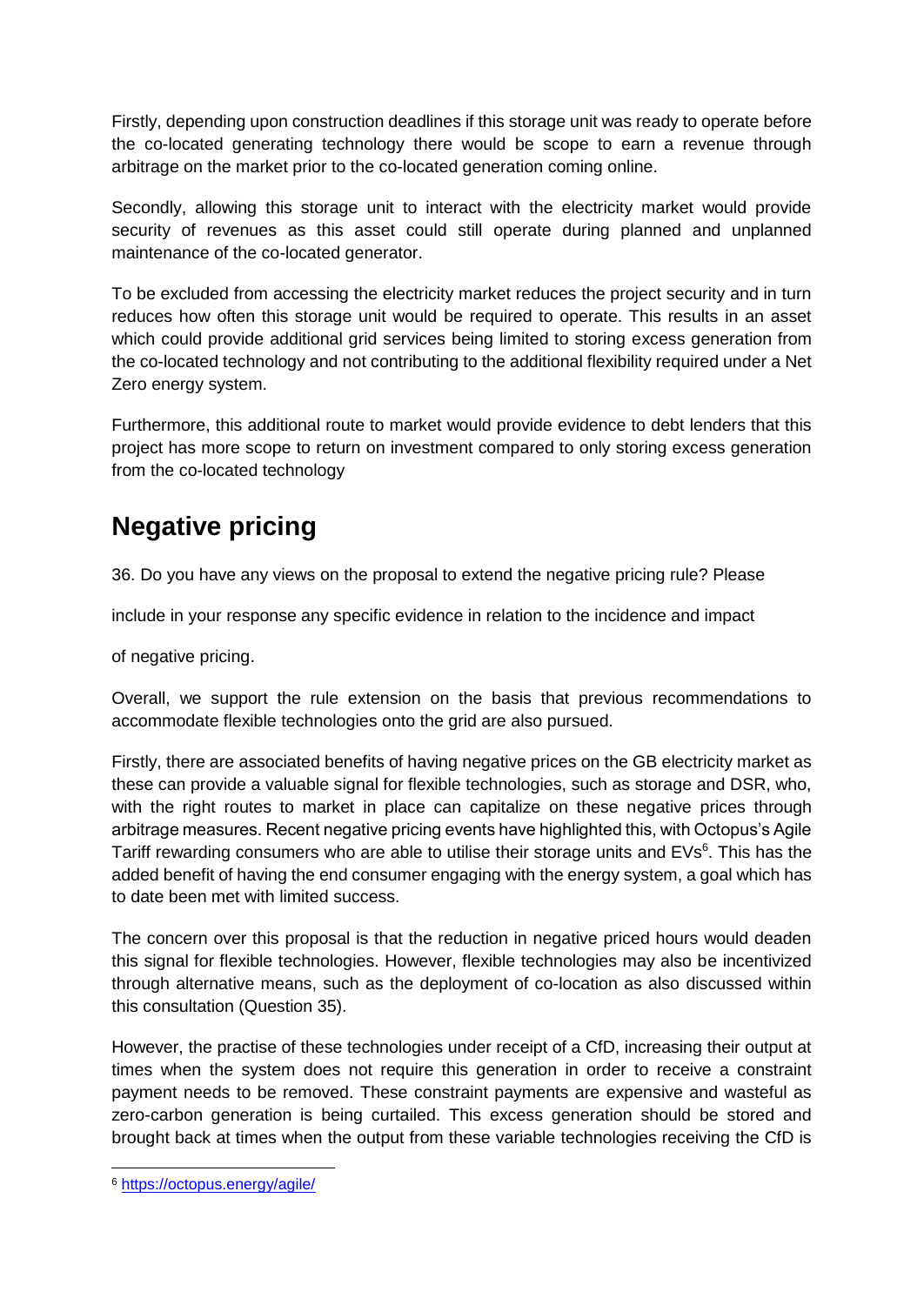low. We would expect this practise through the proposed co-located changes discussed in Question 35.

In conclusion, we support the measures proposed within this consultation. Yet, this support comes under the pretence that alternative measures are being taken either in the CfD, or through other funding mechanisms, to bring forward increased flexibility. The alternative measures are required as the proposed change would likely lead to less volatility in market prices and therefore providing less of a signal for flexible technologies which can make a profit based on these differences.

## **Phasing**

37. The government welcomes views on the preferred approach to maintain the cap on

phased projects at 1500MW.

38. The government welcomes views on whether there are any barriers to developing a

phased offshore wind project on a part-merchant basis.

### **Milestone delivery date**

39. The government welcomes views on the benefits, such as successful delivery of

projects or reduced costs for consumers, that would result from extending the

Milestone Delivery Date for: (i) the project commitments route only, or also (ii) the 10% spend route.

40. The government welcomes views on whether an extension should apply to all projects or only to particular technologies or sizes of projects.

41. The government welcomes views on the length of an effective extension and the implications. Would an extension to a 15-month deadline be effective and if not, why?

## **Miscellaneous Allocation Regulation Changes**

42. Do you agree with the government's proposal to remove all references to "end date of the allocation round"?

43. Do you agree with the government's proposal to add more detail on when key dates can be varied using a round variation notice?